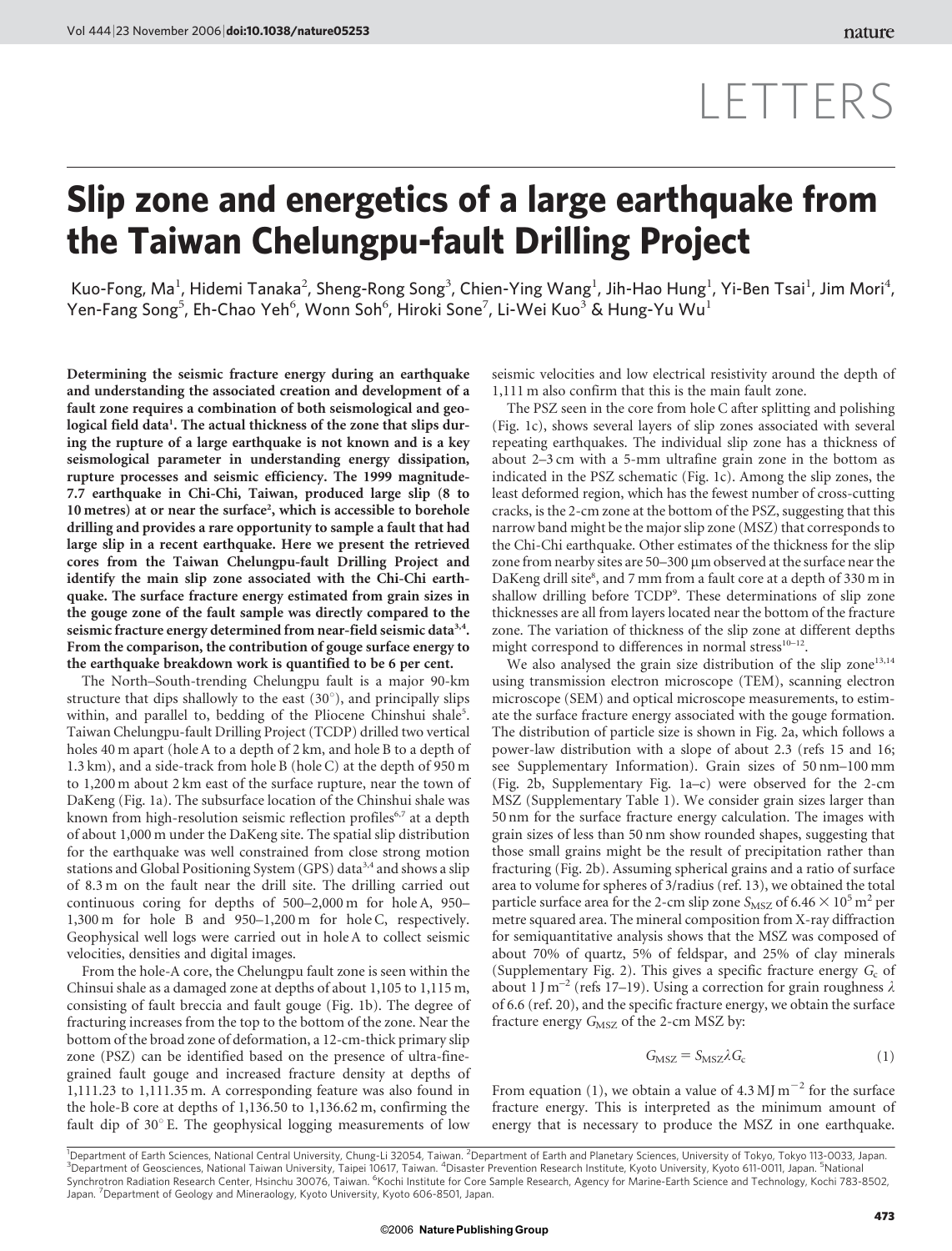Any additional contribution to the estimated surface fracture energy from considering a much wider, but less deformed, damage zone is thought to be less than 10% of the above value<sup>13</sup>.

Formation of the slip zone is associated with the seismic fracture energy, which is consumed as the earthquake rupture propagates. The creation of small grains is a contribution, but may not be the total equivalent to the seismic fracture energy. To estimate the seismic fracture energy from the observed earthquake waves, we used a three-dimensional finite difference code based on the tractionat-split nodes method to calculate the stress time history on the earthquake fault plane<sup>21</sup>, with the temporal–spatial slip distribution inverted from strong motion data<sup>4</sup> as a constraint. The seismic fracture energy density on the fault is determined by retrieving the dynamic traction evolution during the slip history.

The breakdown work<sup>22</sup>  $W<sub>b</sub>$ , which is the excess work over some minimum level achieved during slip, is the energy spent to allow the rupture to advance. It can be obtained from the slip history of shear traction on the fault, by calculating the integral of the traction versus slip, from zero slip to the point that the traction drops to a minimum:

$$
W_b = \int_0^{T_b} (\tau(t) - \tau_{\min}) \cdot \mathbf{v}(t) dt
$$
 (2)

where  $\mathbf{v}(t)$  is the slip velocity,  $\mathbf{\tau}(t)$  is the shear traction, and  $T_{\rm b}$  is the time at which minimum traction  $\tau_{\min}$  is reached. A grid size of 0.95 km and a time interval of 0.054 s were used for the calculation. Figure 3 shows the shear traction change as a function of slip and time for the particular portion of the fault beneath the borehole site. The shaded area in Fig. 3 corresponds to the integral in equation (2), and gives a value for the breakdown work  $W_b$  of 11.6 MJ m<sup>-2</sup>. This value is comparable to that for other nearby subfaults, and the results of other studies<sup>23</sup>. This breakdown work can be considered as an equivalent to the seismic fracture energy density<sup>22</sup>  $G_s$ . The breakdown work derived from the equation (2) is composed of the surface fracture energy for formation of the slip zone, and other dissipative losses during faulting<sup>22</sup>. Here, we assume that the fault core thickness, fault geometry, clast grain size and distribution retrieved from TCDP do not significantly change over the subfault area of the seismic inversion.

The geological studies<sup>5,8</sup> show that the total displacement accommodated by the Chelungpu–Chinshui detachment, where the TCDP drilled through, is 0.3 km. Considering the 12-cm primary slip zone identified from the retrieved core, the ratio (T/D) of the slip thickness (T = 12 cm) to the total displacement ( $D = 300$  m) is  $4 \times 10^{-4}$ . For the 8.3-m slip of the Chi-Chi earthquake, the slip thickness for a single earthquake is 3.3 mm. This means that the number of events in the 2-cm MSZ is between 6 and 7 if we assume similar displacements of repeating earthquakes in the major slip zone. For the 4.3 MJ  $\mathrm{m}^{-2}$  of the surface fracture energy from the 2-cm MSZ, the fracture surface energy associated to a single earthquake on average would be about  $0.65$  MJ m<sup>-2</sup>. Given that the breakdown work is 11.6 MJ  $m^{-2}$ , this value shows that the process of grain formation represents about 6% of the earthquake breakdown work. We consider this estimate to be the maximum for the assumption that there is no fracture energy occurred during sliding $13$ . The remaining part of the breakdown work will mostly be heat, which might be associated with other dynamic processes, such as fault thermopressurization<sup>24-26</sup>, or fault lubrication<sup>27,28</sup>.

The radiation efficiency  $\eta_R$  is the ratio of the radiated energy  $E_R$ to the energy available for mechanical processes. It was defined<sup>29</sup> as  $\eta_{\rm R} = \frac{E_{\rm R}}{E_{\rm R} + E_{\rm G}}$ , where  $E_{\rm G}$  is the product of fault area and seismic fracture energy density. Here, we consider the seismic fracture energy in the equation to be the surface energy used to pulverize the rock for



Figure 1 | Location, core images and polished primary slip zone.  $a$ , The location of the drill site at the town DaKeng and the ruptured Chelungpu fault (bold blue line). The black triangles show the distribution of the strong motion stations close to the fault. The epicentre is shown by a red asterisk. b, The core image and schematic diagram from the depths of 1,109.02 m to 1,111.83 m of hole A with descriptive comments. A 12-cm primary slip zone was observed at the depth of 1,111.23–1,111.35 m. c, An enlarged photo of

the splitting and polishing slab of the 12-cm principal slip zone (PSZ) with its schematic. The thicker lines in the schematic indicate the possible slip zones associated with several repeating earthquakes. The 5-mm ultrafine grain zone in the bottom of each layer is shown in grey. The bottom layer with the less-deformed slip zone is the major slip zone (MSZ) related to the 1999 Chi-Chi earthquake.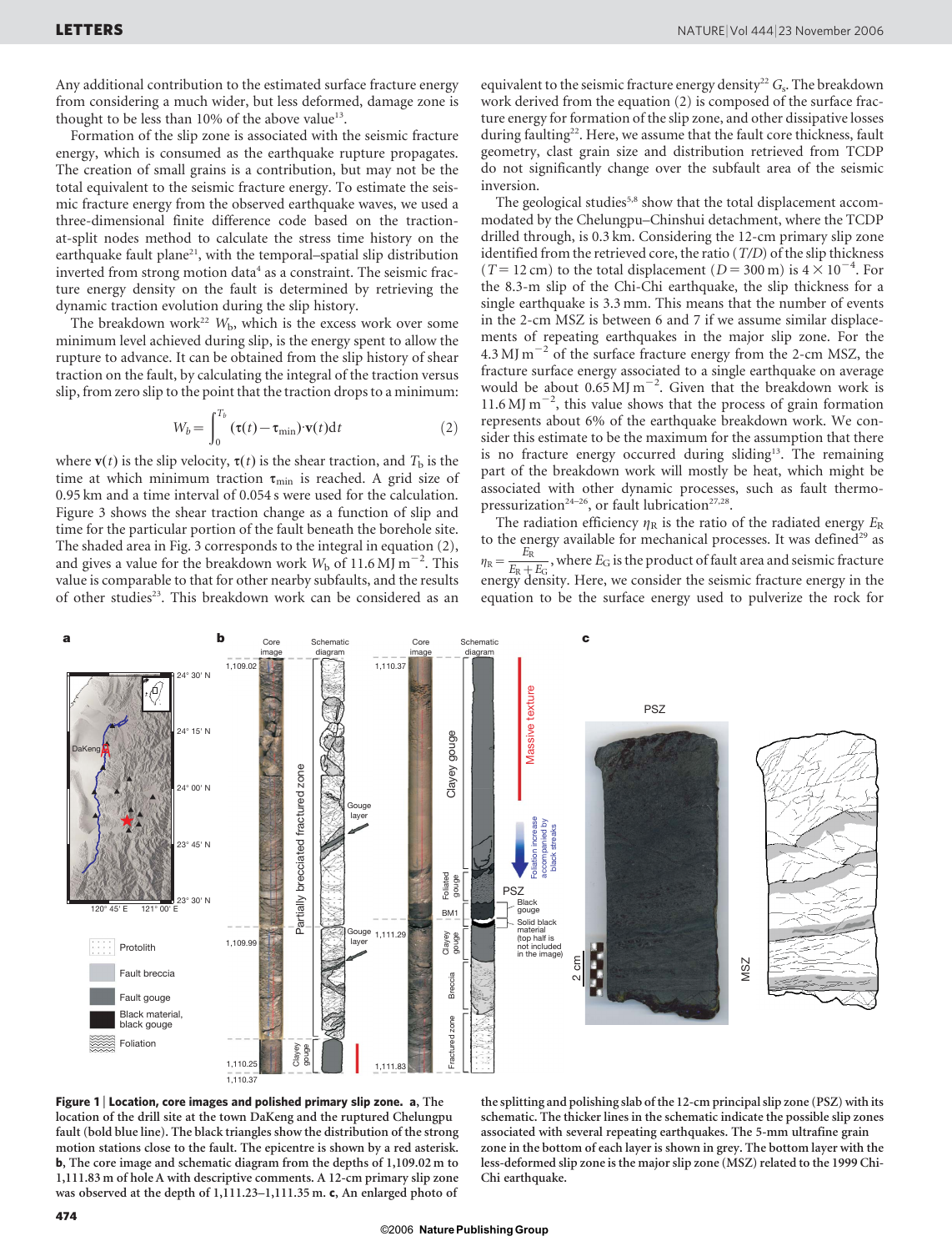

Figure 2 | Particle size in the major slip zone. a, Distribution of the particle size,  $N(D)$  as a function of particle diameter (D) in millimetres. The  $N(D)$  is the number of grains per mm<sup>2</sup> for a class of grain size. The measurements are imaged from TEM (solid circles), SEM (circles), and optical (square). The regression of the particle size distribution follows the power law  $N(D)=aD^{-b}$ , where a is 0.0045 and b is 2.3. **b**, TEM image; scale, 100 nm.

formation of the fault gouge. Assuming that the ratio of the seismic energy to seismic moment is constant,  $\eta_R$  can be modified to the quantity<sup>1</sup>:

$$
\eta_{\mathcal{R}}' = \frac{1}{1 + \frac{6\lambda}{\mu C_{\mathcal{R}}}\left(\frac{T}{D}\right)\left(\frac{C_{\varsigma}}{\hat{d}}\right)}\tag{3}
$$

where  $C_R = E_R/M_o$ , and  $M_o$  is the seismic moment. The value of  $C_R$  is  $2 \times 10^{-5}$ , using values of  $E_R$  and  $M_0$  for the Chi-Chi earthquake derived from seismic data<sup>4,30</sup>. The representative grain size  $\hat{d}$  has a value of 186 nm from  $\hat{d} = 6T/S<sub>MSZ</sub>$ , which has an amount of surface fracture energy equivalent to that of the power-law size-distribution in the MSZ. If the surface energy is the major contribution to the fracture energy,  $\eta'_R$  will have a similar value to  $\eta_R$ . For a rigidity  $\mu$  = 30 GPa, we obtain a value of  $\eta'_R$  of 0.88 for the Chlungpu fault (Fig. 4).

The gouge zone of the Chelungpu fault for the Chi-Chi earthquake was formed as a result of about 6% of the breakdown work. The calculated value for  $\eta'_R$  is intermediate between that of the welldeveloped Punchbowl fault in California<sup>13</sup> ( $\eta'_R \approx 1.0$ ) and those of the earthquakes in a South African mine that are  $(\eta'_R \approx 0.16)$  associated with making new fractures<sup>18</sup>. The physical differences in the fault zones may depend on the maturity and style of faulting<sup>13</sup> and reflect the differences in the mechanical energy absorbed during large



Figure 3 <sup>|</sup> The slip-weakening curve for the fault block corresponds to the borehole site. The shaded area gives an estimate for  $W_{\rm b}$ , equivalent to  $G_{\rm s}$ , of about  $11.6$  MJ m<sup>-2</sup>.



Figure 4 <sup>|</sup> The ratio of radiated energy to the summation of the radiated and surface energy as a function of the ratio of fault thickness (T) to total fault displacement (D). Curves show the values for various grain sizes. The values for the Punchbowl fault, South African mines (solid circles) and the Chelungpu fault (squares) are shown. The Chelungpu fault has intermediate values between the Punchbowl fault (1.0) and data from the South African mines (0.16).

events. When large earthquakes occur on mature faults, there is less fracturing, so the proportional amount of dissipative energy is smaller, compared to the more brittle behaviour of young faults.

## Received 28 February; accepted 13 September 2006.

- 1. Kanamori, H. The diversity of the physics of earthquakes. Proc. Jpn. Acad. 80, 297–316 (2004).
- 2. Ma, K-F. et al. The Chi-Chi, Taiwan earthquake: large surface displacements on an inland thrust fault. Eos 80, 605 (1999).
- 3. Ma, K-F. et al. Spatial and temporal distribution of slip for the 1999 Chi-Chi, Taiwan earthquake. Bull. Seismol. Soc. Am. 91, 1069–1087 (2001).
- 4. Ji, C. et al. Slip history dynamic implications of the 1999 Chi-Chi, Taiwan, earthquake. J. Geophys. Res. 108, 2412, doi:10.1029/2002JB001764 (2003).
- 5. Yue, L. F., Suppe, J. & Hung, J-H. Structure geology of a classic thrust belt earthquake: the 1999 Chi-Chi earthquake Taiwan (Mw=7.6). J. Struct. Geol. 27, 2058–2083 (2005).
- 6. Wang, C-Y. Detection of a recent earthquake fault by the shallow reflection seismic method. Geophysics 67, 1465–1473 (2002).
- 7. Wang, C-Y., Li, C-L. & Yen, H-Y. Mapping the northern portion of the Chelungpu fault, Taiwan by shallow reflection seismics. Geophys. Res. Lett. 29, doi:10.1029/ 2001GL014496 (2002).
- Heermance, R., Shipton, Z. K. & Evans, J. P. Fault structure control on fault slip and ground motion during the 1999 rupture of the Chelungpu fault, Taiwan. Seismol. Soc. Am. Bull. 93, 1034–1050 (2003).
- Tanaka, H. et al. Initial science report of shallow drilling penetrating into the Chelungpu fault zone, Taiwan. Terr. Atmos. Ocean. Sci. 113, 227–251 (2002).
- 10. Sibson, R. H. Thickness of the seismic slip zone. Bull. Seismol. Soc. Am. 93, 1169–1178 (2003).
- 11. Tanaka, H. et al. Whole fault zone architecture and its relation to thin slip layer activated by 1995 Kobe earthquake detected at 1140 m depth in the drilled core penetrating the Nojima fault. J. Geophys. Res. (submitted).
- 12. Gratier, J-P., Favreau, P. & Renard, F. Modeling fluid transfer along California faults when integrating pressure solution crack sealing and compaction process. J. Geophys. Res. 108, doi:10.1029/2001JB000380 (2003).